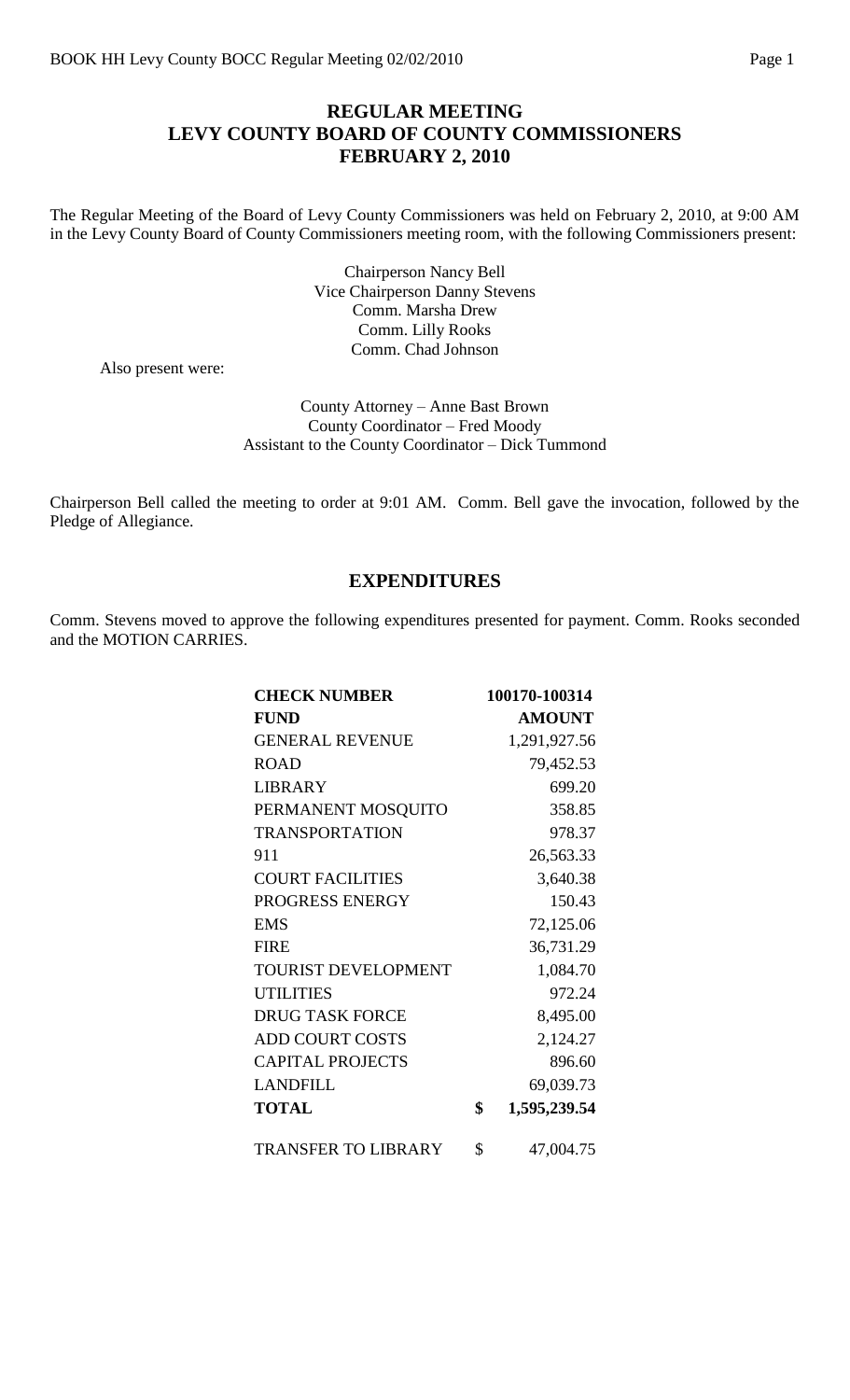## **MINUTES**

The minutes for the following Board Meetings were presented for approval:

| Regular Meeting held December 22, 2009 | Library Director Interviews held January 5, 2010 |
|----------------------------------------|--------------------------------------------------|
| Regular Meeting held January 5, 2010   | Regular Meeting held January 19, 2010            |

Comm. Drew made a motion to approve the minutes as presented. Second was made by Comm. Stevens and the MOTION CARRIES.

## **ZONING**

Rob Corbitt, Director

A. Petition No. FP 1-09, Final Plat of "Wolfwood".

Atty. Brown swore in anyone wishing to speak on any of the three petitions presented for approval. Comm. Bell called for ex parte of Commissioners and there was none. Comm. Bell then called for public comment and there was none.

Mr. Corbitt presented Petition No. FP 1-09 to the Board for approval.

Comm. Bell called for anyone wishing to speak for or against the petition and there was none. Comm. Stevens made a motion to approve Petition No. 1-09. Second was made by Comm. Rooks and the MOTION CARRIES.

B. Petition No. PP 1-10, Preliminary Plat of "Vaughn's Acres".

Mr. Corbitt presented Petition No. PP 1-10 to the Board for approval.

Comm. Bell called for anyone wishing to speak for or against the petition and there was none. Comm. Stevens made a motion to approve Petition No. PP 1-10. Second was made by Comm. Rooks and the MOTION CARRIES.

C. Petition No. PP 2-10, Preliminary Plat of "Rejoli Acres.

Mr. Corbitt presented Petition No. PP 2-10 to the Board for approval.

Comm. Bell called for anyone wishing to speak for or against the petition and there was none. Comm. Drew made a motion to approve the Petition No. PP 2-10. Second was made by Comm. Johnson and the MOTION CARRIES.

Mr. Corbitt requested a meeting date and time from the Board for a Special Exception Hearing regarding an exotic animal farm. The date and time was agreed upon for March 2, 2010 at 6:30 P.M. in Courtroom A.

## **PUBLIC HEARING**

Bruce Greenlee, Road Department Administrative Superintendent

A. Resolution 2010-06 approving a Petition to Vacate, Abandon, and Close a portion of a road known as Lacoocha Street in Town Site of Tuckaho, Florida.

Comm. Bell called for public comment and there was none.

Mr. Greenlee requested approval of Resolution 2010-06 approving a Petition to Vacate, Abandon, and Close a portion of a road known as Lacoocha Street in Town Site of Tuckaho, Florida. The road is located in Inglis off of HWY 40 East.

Comm. Bell called for anyone wishing to speak for or against.

Foster Percolli came forward stating he had requested closing a portion of the road as he owns and maintains the property on either side of the road. There was none against.

Comm. Johnson made a motion to approve Resolution 2010-06. Second was made by Comm. Rooks and the MOTION CARRIES.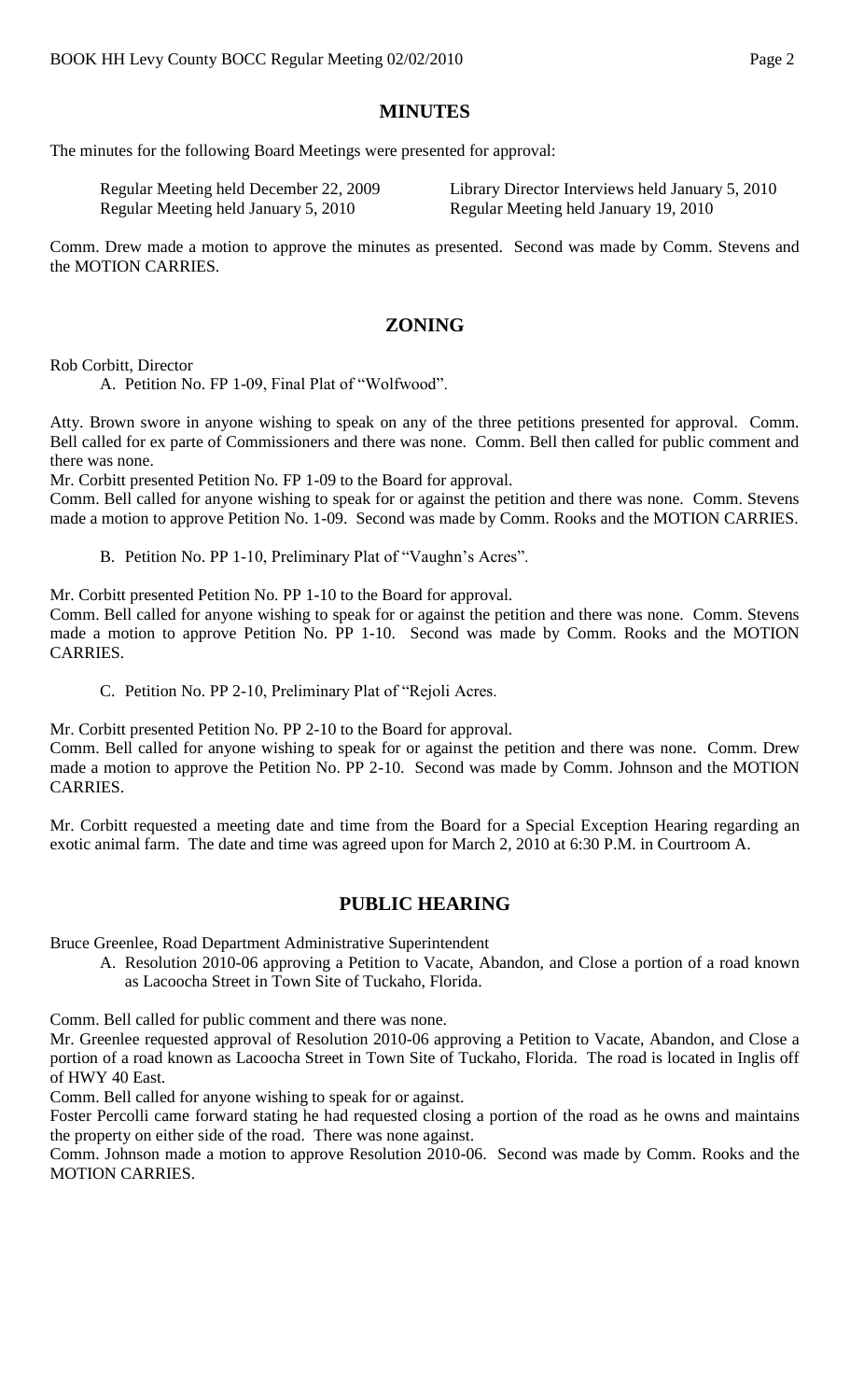# **ROAD DEPARTMENT**

Bruce Greenlee, Administrative Superintendent

A. Proposed Contract for constructing or otherwise improving Levy County Road 32 particularly known as Financial Project ID: 424175-1-58-01.

Mr. Greenlee requested approval of the proposed contract for constructing or otherwise improving LCR 32 particularly known as Financial Project ID: 424175-1-58-01. Mr. Lee Mills spoke to the Board and presented the bid results with a recommendation to use Anderson Columbia at the amount of \$713,519.87. Mr. Mills requested of the Board if the low bid is accepted, to include in the motion upon preparation of the contract, the Chairperson to be authorized to sign in order to avoid delays.

Comm. Rooks made a motion to approve the proposed contract for constructing or otherwise improving LCR 32, particularly known as Financial Project ID: 424175-1-58-01 as recommended. Second was made by Comm. Stevens and the MOTION CARRIES.

Mr. Greenlee stated to the Board for the record, Mr. Gilbert had declined the easement for this project, but this will not stop the project from going forward.

## **BRONSON UNITED METHODIST CHURCH**

Phyllis Cowart, Bronson United Methodist Church

A. Water Situation at the Methodist Church after State's Attorney building was constructed.

Mrs. Cowart spoke to the Board regarding the water issue in the churchyard as a result of construction of the State Attorney building and asked if the situation could be corrected. Mr. Moody spoke regarding water collecting at the site and asked Mr. Mills to speak also. Mr. Mills explained a topographical study was done at the State Attorney building site before construction and the rain holding in the churchyard does not appear to be a result of runoff from this building. He stated it would take a significant rain event to determine if there was any runoff from the State Attorney building. The Board members agreed to look into the situation.

# **NATURE COAST BUSINESS DEVELOPMENT COUNCIL, INC**.

Carol McQueen, Chairperson

A. Agreement between Levy County and Nature Coast Business Development Council, Inc.

Mrs. McQueen requested approval of the Agreement between Levy County and Nature Coast Business Development Council, Inc. as prepared by Atty. Brown. She stated the Agreement was the same as last year with one addition, #3, which is from the September 10, 2009 meeting in which the Board approved their budget and an additional \$15,000 for TEAM LEVY in matched funding.

Comm. Drew made a motion to approve the Agreement between Levy County and Nature Coast Business Development Council, Inc. Second was made by Comm. Stevens and the MOTION CARRIES.

Mrs. McQueen announced to the Board on January 15, 2010 the Executive Director, Amanda Douglas had resigned from the Nature Coast Business Development Council and the Levy County Enterprise Zone. The position will be posted by next week.

## **COUNTY COORDINATOR**

Fred Moody, County Coordinator

A. Update on Guardian ad Litem Space.

Mr. Moody gave an update on the Guardian ad Litem space as previously discussed at the last meeting. Mr. Moody stated Atty. Brown had sent a certified letter to the Aquis January 20, 2010 and the signed return receipt had been received by the Attorney's office. No response has come to date from Dr. Aqui. The building has been vacated as of Friday and the employees are presently working out of Gilchrist County.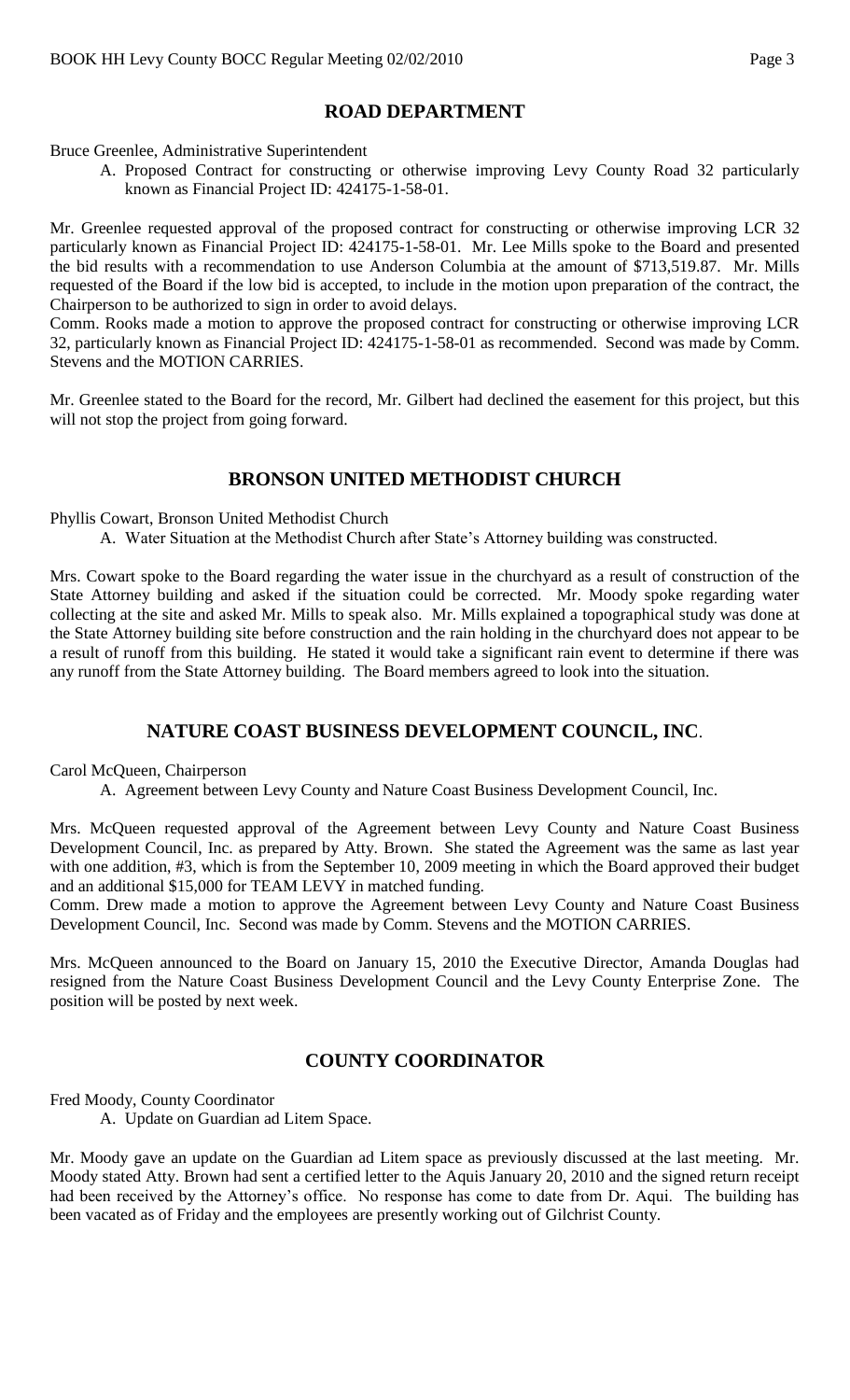# **EMERGENCY MANAGEMENT**

Mark Johnson, Director

A. Request approval to accept the Lease Agreement between the City of Williston and Levy County for the use of the Williston Airport as a Primary County Emergency Staging Area during times of declared emergency.

Mr. Johnson requested approval to accept the Lease Agreement between the City of Williston and Levy County for the use of the Williston Airport as a Primary County Emergency Staging Area during times of declared emergency. Mr. Johnson stated this agreement is a two year culmination of hard work and cooperation made by all parties involved to make this happen so Levy County will be prepared to respond and recover more effectively in the event of a "Hurricane Katrina" type storm coming into Levy County.

Comm. Drew made a motion to approve the Lease Agreement between the City of Williston and Levy County. Second was made by Comm. Johnson and the MOTION CARRIES.

## **EMERGENCY MEDICAL SERVICES**

Royce Barber, Assistant Director

A. Resolution 2010-08 authorizing the Chair to execute an application for a grant from the Florida Department of Health, Bureau of Emergency Medical Services, EMS County Grant Program; authorizing the Director of the Emergency Medical Services Department to perform administrative duties under the grant.

Mr. Barber requested approval of Resolution 2010-08.

Comm. Stevens made a motion to approve Resolution 2010-08. Second was made by Comm. Rooks and the MOTION CARRIES.

#### **NON-AGENDA ITEM**

Mr. Barber stated he had a non-agenda item which would require a vote. Comm. Drew made a motion to hear a non-agenda item. Second was made by Comm. Johnson and the MOTION CARRIES.

Mr. Barber requested approval of two 9010 Matching Grant Program Applications for ambulances and stretchers. The items requested in the applications are for one Med Unit and ten stretchers. The County match for the Med Unit is \$13,400 and the match for the ten stretchers is \$10,748.80.

Comm. Rooks made a motion to approve the Grant Applications as presented. Second was made by Comm. Drew and the MOTION CARRIES.

#### **SHIP**

Dick Tummond

A. Satisfaction of Mortgage.

Mr. Tummond requested approval from the Board of Satisfaction of Mortgage for John and Joyce Gibson in the amount of \$9,645 in Purchase Assistance and \$3,355 in Rehabilitation Assistance.

Comm. Drew made a motion to approve the Satisfaction of Mortgage as presented. Second was made by Comm. Rooks and the MOTION CARRIES.

### **COMMISSIONERS' REPORTS**

Comm. Johnson had question for Mr. Greenlee about whether or not rumble strips would be replaced on CR 102. Mr. Greenlee stated they would be replaced.

Comm. Drew questioned Mr. Moody about Recreation Funds. Mr. Moody responded he would be able to give some information by the next Board meeting.